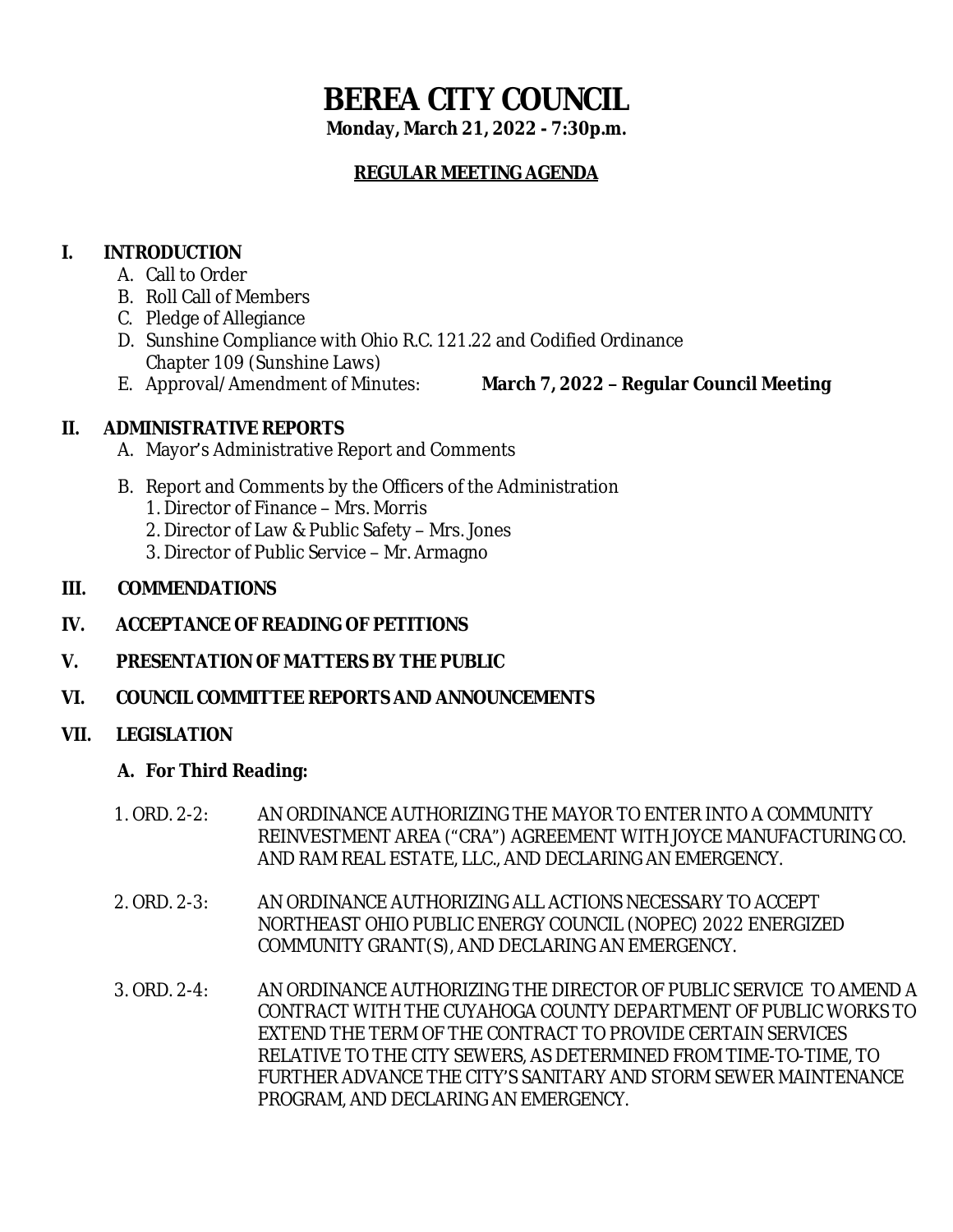- 4. ORD. 2-5: AN ORDINANCE AUTHORIZING THE MAYOR TO ENTER INTO A PURCHASE AGREEMENT FOR THE SALE OF REAL PROPERTY, LOCATED AT 106 JACOB STREET, PERMANENT PARCEL NO. 364-06-022, A SINGLE-FAMILY HOME, WHICH IS NO LONGER NEEDED FOR MUNICIPAL PURPOSES, TO THE PERSON OR PERSONS OR ENTITY SUBMITTING THE HIGHEST AND BEST OFFER, AND DECLARING AN EMERGENCY.
- 5. ORD. 2-6: AN ORDINANCE AUTHORIZING THE MAYOR TO ENTER INTO AN AGREEMENT WITH THE CENTURY HOME GARDEN DISTRICT HOMEOWNERS' ASSOCIATION FOR THE PURPOSE OF INCLUDING 106 JACOB STREET (PERMANENT PARCEL NO. 364-06-022), IN THE CENTURY HOME GARDEN DISTRICT, AND DECLARING AN EMERGENCY.
- 6. ORD. 2-7: AN ORDINANCE APPROPRIATING FROM THE VARIOUS FUNDS TO INDIVIDUAL ACCOUNTS FOR THE CURRENT EXPENDITURES AND OTHER EXPENSES OF THE CITY OF BEREA FOR THE FISCAL YEAR ENDING DECEMBER 31, 2022, AND EXPRESSLY REPEALING ORDINANCE NO. 2021-77.

#### **B. For Second Reading:**

- 1. ORD. 3-1: AN ORDINANCE OPTING-OUT OF H.B. 172 AND REAFFIRMING THE BAN ON DISCHARGING, IGNITING OR EXPLODING FIREWORKS IN THE CITY OF BEREA, AS SET FORTH IN CHAPTER 1519 OF THE CODIFIED ORDINANCES OF THE CITY OF BEREA, AND DECLARING AN EMERGENCY.
- 2. ORD. 3-2: AN ORDINANCE AUTHORIZING THE DIRECTOR OF PUBLIC SERVICE TO RENEW AN AGREEMENT WITH CUYAHOGA SOIL AND WATER CONSERVATION DISTRICT TO PROVIDE TECHNICAL ASSISTANCE IN IMPLEMENTING SOIL AND WATER CONSERVATION MEASURES, AND DECLARING AN EMERGENCY.
- 3. ORD. 3-3: AN ORDINANCE AMENDING SECTION 311.13, WATER RATES, OF CHAPTER 311, WATER, IN TITLE THREE, PUBLIC UTILITIES, OF PART THREE, STREETS, UTILITIES AND PUBLIC SERVICES CODE, AND AMENDING SECTION 1311.06, NON-RESIDENTIAL ALTERATION, RENOVATIONS AND MISCELLANEOUS BUILDING PERMIT FEES, OF CHAPTER 1311, NON-RESIDENTIAL CONSTRUCTION AND INSPECTION FEE SCHEDULE, OF PART THIRTEEN, BUILDING CODE, OF THE CODIFIED ORDINANCES OF THE CITY OF BEREA AND AMENDING SECTION 1312.04, RESIDENTIAL BUILDING PERMITS, OF CHAPTER 1312, RESIDENTIAL CONSTRUCTION AND INSPECTION FEE SCHEDULE, OF PART THIRTEEN, BUILDING CODE, OF THE CODIFIED ORDINANCES OF THE CITY OF BEREA TO INCLUDE BULK WATER INFORMATION AND TO PROVIDE CONSISTENCY ACROSS SECTIONS, AND DECLARING AN EMERGENCY.